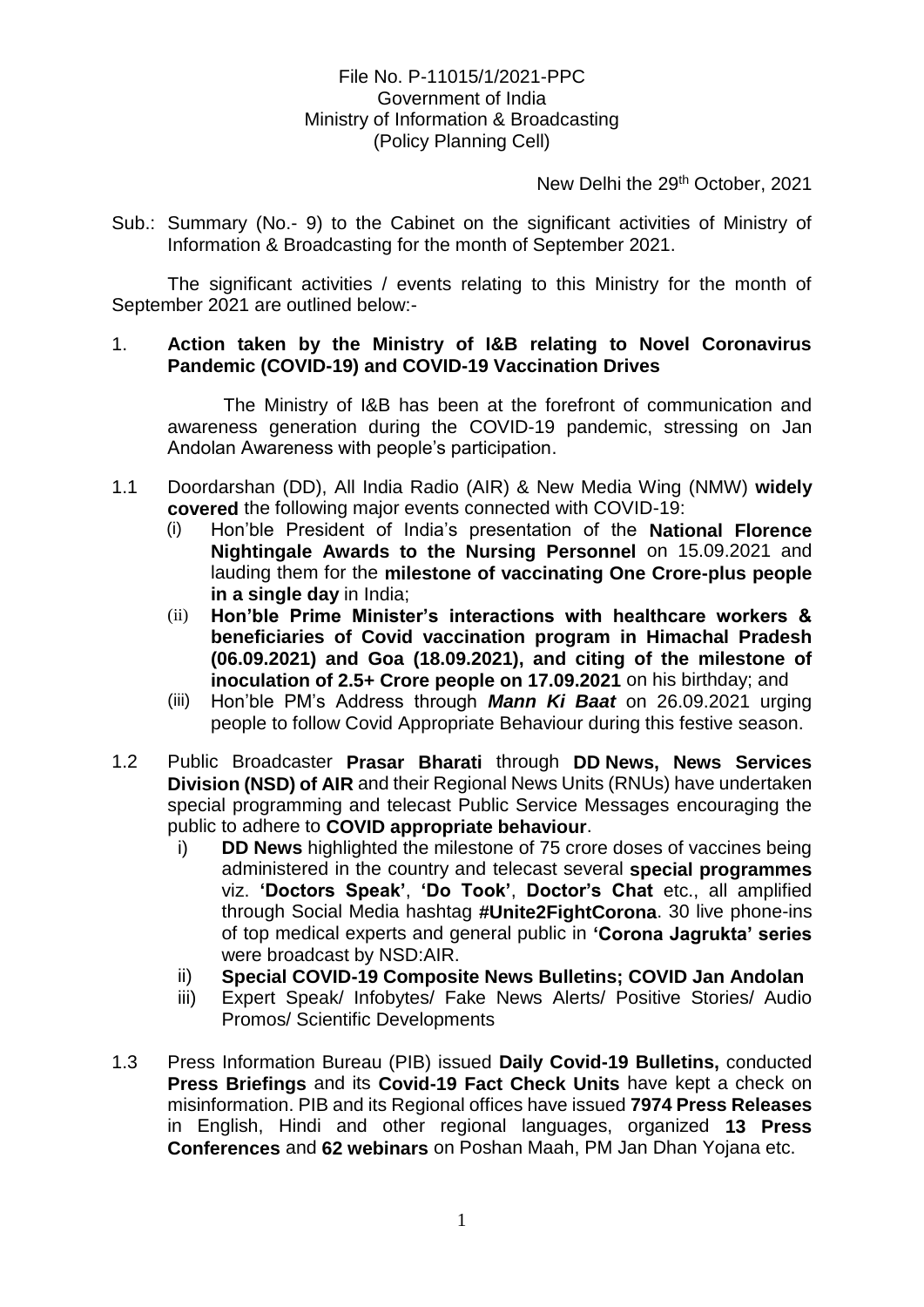1.4 The Regional/ Field Outreach Bureaus (ROB/FOB) of Bureau of Outreach and Communication (BOC) conducted **awareness campaign** on the themes Free Vaccine for all, Covid-19 Appropriate Behaviour and Azadi Ka Amrit Mahotsav. Awareness campaign was also conducted **through Social Media platforms** on COVID-19 as under:

| Total No. of<br><b>Facebook</b><br><b>Posts</b> | <b>Total No. of Tweets</b><br>and Re-tweets (with<br>'Impressions') | Total No. of<br><b>Posters/Message</b><br><b><i>Nideos circulated</i></b><br>on WhatsApp | Total No. of<br>Instagram<br><b>Posts</b> |
|-------------------------------------------------|---------------------------------------------------------------------|------------------------------------------------------------------------------------------|-------------------------------------------|
| 11837                                           | 30765 (1565629)                                                     | 54407                                                                                    | 5286                                      |

1.5 **Comprehensive coverage** was provided by NMW **on Social Media** to Covid-19 daily statistics, management and vaccination drive, Myth Busters, Preventive Measures/ Guidelines, information through Memes etc. Nearly **791 tweets** were posted in September 2021 from **dedicated Twitter handle @COVIDNewsByMIB** having **210K followers**.

## 2. **Azadi ka Amrit Mahotsav: 75 Years of Independence of India**

The Ministry of I&B undertook a series of initiatives to celebrate the **Azadi ka Amrit Mahotsav (AKAM)** under the overall spirit of **'Jan Bhagidari and Jan Andolan'**.

- 2.1 As part of Azadi Ka Amrit Mahotsav, the Hon'ble Minister for Information and Broadcasting Shri Anurag Singh Thakur inaugurated the **first Himalayan Film Festival** on 24.09.2021 held at Leh, Ladakh from 24<sup>th</sup> to 28<sup>th</sup> September, 2021, which featured active participation from local filmmakers and showcased talent across 12 Himalayan States/ UTs. Director Shri Vishnuvardhan and the lead actor Shri Siddharth Malhotra of the opening feature film 'Shershaah' attended the opening ceremony, in the gracious presence of Hon'ble Lt. Governor of Ladakh and Hon'ble Member of Parliament from Leh. The Film Festival also comprised workshops, masterclasses and in-conversation sessions, competition section, food festival, cultural shows and music fest. Various other initiatives were undertaken which are as under:
	- i. An **Exhibition on Freedom Fighters** of Himalayan States and Best of Indian Cinema with a focus on Himalayan region was also inaugurated by the Hon'ble Minister on 24.09.2021.
	- ii. The Hon'ble Minister **launched DD/ AIR Transmitters** at Hamboting La in Ladakh on 25.09.2021, which are the highest altitude transmitters of Prasar Bharati to cover remote and border areas.
	- iii. It was also announced that the Ladakhi content on DD Kashir will be doubled from 30 minutes to one hour daily from 01.10.2021.
- 2.2 As part of Azadi Ka Amrit Mahotsav, DD News organized and telecast **DD News Conclave 'Desh ki baat, DD News ke Saath'** reflecting policy initiatives undertaken by the Government. The first such Conclave **'Ease of Living'** with CEO, NITI Aayog was aired on 28.09.2021. A special **series** *'Azadi ke Rang'* on stories of freedom fighters from various states and a special programme on **'Operation Polo: The Story of Integration of Hyderabad'** was telecast on DD News. Special **segments** *'Azadi Ka Safar'* and *'Saga of Freedom'* is being telecast on DD News and DD India to showcase contributions of freedom fighters and *'DD Dastavez'* on archival material covering freedom struggle of India. **Short spots with voice quotes** from speeches of Sardar Patel and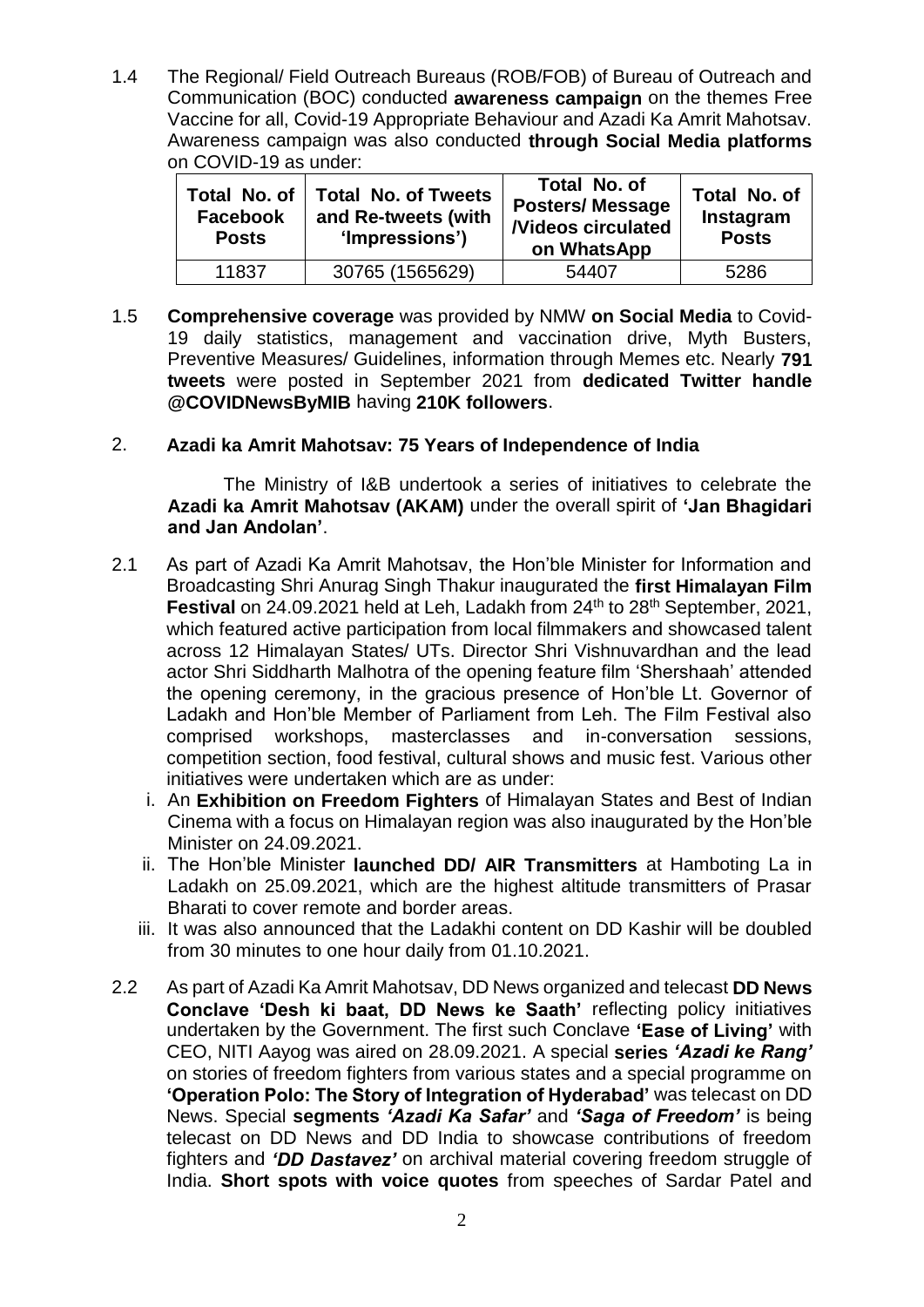Netaji and **Iconic week celebrations of various ministries** are also being telecast.

- 2.3 BOC started **infographics series on 385 WhatsApp Groups** across the country reaching approx. **8.11 lakh people daily**, through which sixteen unsung heroes of freedom struggle were remembered. A **Booklet** on Azadi Ka Amrit Mahotsav was printed for broader dissemination. ROBs/FOBs of BOC organized **30 Integrated Communication & Outreach Programmes (ICOPs)** and **07 Webinars** on the theme during the month. ROBs/FOBs of BOC also organised Fit India Freedom Run, Elocution Contest, Painting, Rangoli, Quiz competitions etc. which adequately highlighted Freedom Fighters especially the unsung heroes of the region.
- 2.4 Films Division celebrated **Birth Anniversary of Vinoba Bhave** by screening a biopic **'The Man Vinoba Bhave'** on 11.09.2021 (**1527** viewership) and **Birth Anniversary of Shaheed Bhagat Singh** by screening two films on 28.09.2021 (**368** viewership) on its website and YouTube channel. As part of year-long **Satyajit Ray Centenary Celebrations** under AKAM, Films Division organized a webinar titled **"Ray: Ideas, Images and Idioms"** on 27.09.2021 and **"Timeless Ray"** Film Festival from 25th to 27th September, 2021 on Films Division website (**2194** online viewership).
- 2.5 The Hon'ble Finance Minister released the **books** published by Publications Division (DPD) on **Mahakavi Subramania Bharathi** and **V.O. Chidambaram Pillai** at Tamil Nadu. The Hon'ble Minister of State for Information and Broadcasting received their first copy. DPD conducted a **discussion workshop** on 02.09.2021 in Lucknow on the theme '*Azadi Ki Kahani – Kitaabo Ki Zubaani'* and covered a **seminar** on Social Media on the *centenary year of Chauri Chaura movement*. DPD also promoted its **Essay Writing Competition** hosted on MyGov and posted a series of **Jashn-e-Azadi podcast** on Social Media platforms.
- 2.6 The September 2021 fortnightly editions of **New India Samachar (NIS)** on the themes of **'Sabka Prayas becomes the resolve of New India'** and **'Dawn of a New Era – India's Amrit Yatra of Development'** were printed in 13 languages & distributed across the country by BOC. E-versions of NIS were sent to over 65.7 million readers via emails using E-Sampark platform of MyGov India.

## 3. **Action taken by the Ministry of I&B relating to Seva Samarpan Abhiyan – 20 years of Good Governance**

The Ministry of I&B has been at the forefront of communication during the **Seva Samarpan campaign**, stressing on spreading of awareness around various initiatives taken by Prime Minister Shri Narendra Modi as the Chief Minister of Gujarat and as the PM of India.

3.1 **Doordarshan (DD)** widely covered the major events connected with Seva Samarpan: 20 Years of good governance, along with **Discussions, exclusive interviews**, **shows dedicated to the journey of PM Shri Narendra Modi, special program series- "Seva Samparpan: Sushasan Ke 20 Saal"**. **DD Conclaves: Desh ki baat DD News ke sath** were organised to highlight the achievements and initiative taken in various sectors by the PM in the past years. The network also covered the **FICCI webinars** on topics like: **Achievement in**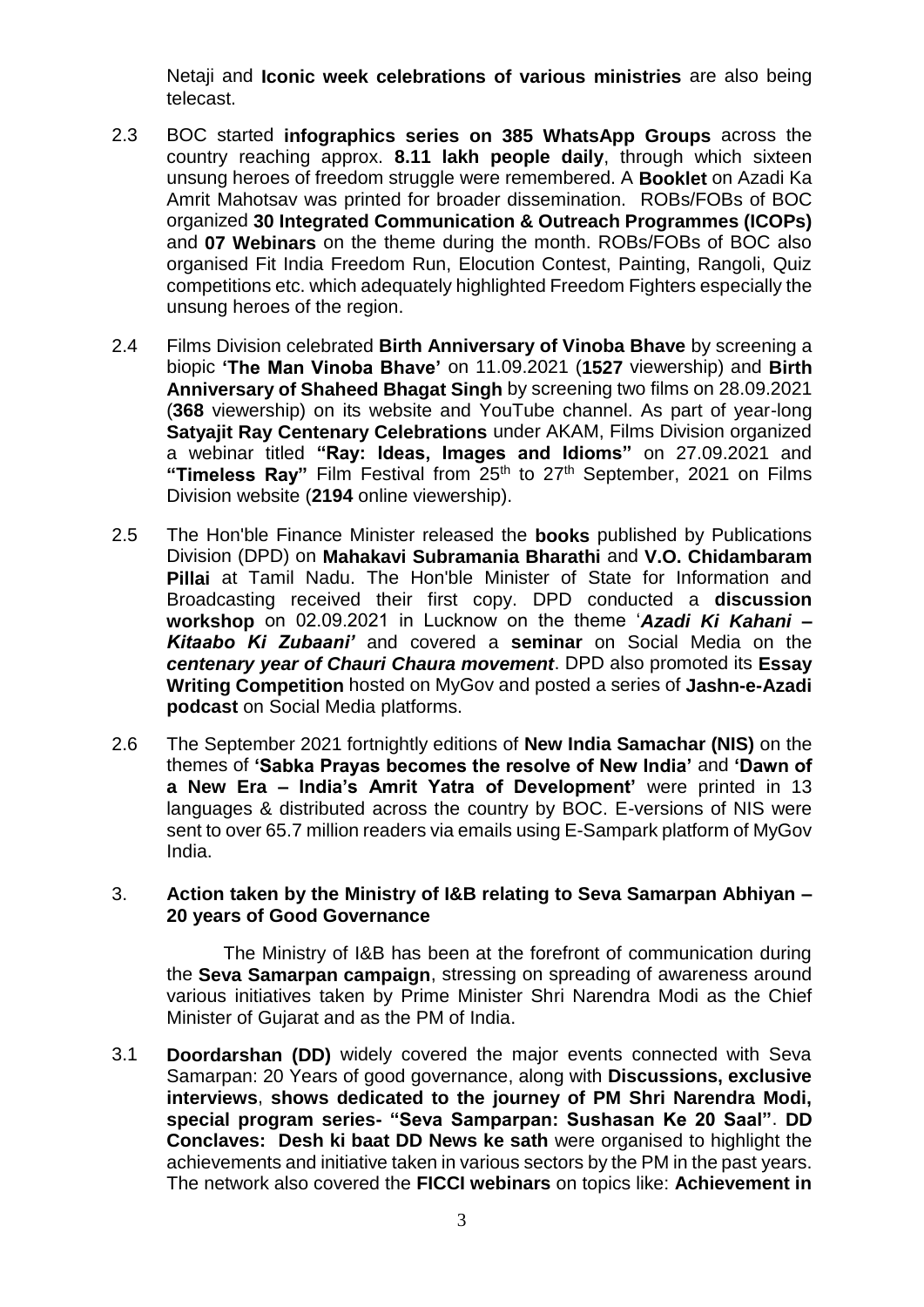**water and Sanitation, India's mega healthcare reforms- shifting paradigm. Regional news channels of Doordarshan network** ran special programs on various topics like: Yuva Shakti, Digital India, India as Vishwaguru among many others to **reach out to people in their native language.** All programs were shared through **YouTube** & other **Social Media platforms**.

- 3.2 **News Services Division (NSD) of AIR** and the Regional News Units (RNUs) aired stories and special programmes for 20 days of Seva Samarpan. "**Spotlight – Seva aur Samarpan: 20 Saal Sushasan ke"** covered new themes each day for 20 days, **FM Gold and all primary channels of AIR** in regional languages aired special program **"Karmyogi Narendra Modi" –** a biopic on life and times of PM Modi. **YouTube** and other **social media platforms** were used to reach out to masses.
- 3.3 PIB published **around 20 Special Articles** in **English, Hindi and regional languages** in national & regional newspapers across the country, written by personalities like: Shri Rajeev Chandrashekhar (MoS, MEITy), Shri J.P. Nadda, National President (BJP), Shri Gajendra Singh Shekhawat (Union Minister of Jal Shakti), Shri Arun Goel (Secretary, Ministry of Heavy Industries), Shri Kapil Moreshwar Patil (MoS, Panchayati Raj), Shri G. Kishan. Reddy (Union Minister Culture & Tourism), Shri Sarbanand Sonowal (Union Minister of AYUSH and Port & Shipping), Smt. Anita Karwal, Secretary (School Education), Shri Bhupendar Yadav (Hon'ble Union Minister of Environment Forest and Climate Change), Shri Amitabh Kant & Shri Amit Kapoor (CEO, Niti Aayog), Shri Mansukh Mandaviya (Union Minister for Health and Family Welfare and Chemical fertilizers), Shri Hardeep Singh Puri (Union Minister for Petroleum & Natural Gas and Housing & Urban Affairs), Shri. Narendra Singh Tomar (Union Minister for Agriculture and Farmers Welfare), Shri R.K. Singh (Cabinet Minister for Power & New & Renewable Energy), Shri Nisith Pramanik (Union Minister of State for Youth Affairs and Sports), Smt. Nirmala Sitharaman (Union Minister for Finance and Corporate Affairs), Shri. B. L. Verma (Union Minister of State DONER and Cooperation) and others.
- 3.4 **A comprehensive campaign** was done **on Social Media** for 20 days by various media units, including PIB. Nearly 152 tweets were done in these 20 days from **@MIB\_India**, including PM's quotes, highlight videos and interesting **infographics. BOC** also used various **Social Media platforms** to reach out to the masses with 6,320 Facebook posts, 6,640 Tweets, and 2,730 Instagram posts. A total of 4,38,044 people were also reached through various WhatsApp groups.
- 4. **India's achievements in Tokyo Paralympics 2020**: The felicitation of the **medal winners of Tokyo Paralympics 2020** by the Hon'ble PM and the **interactions held with Indian Paralympic Contingent** at his residence were covered widely on DD News and NSD:AIR. He urged **every Olympian and Paralympian to visit at least 75 schools** during Azadi Ka Amrit Mahotsav, which was also covered extensively.
- 5. DD News and NSD:AIR provided extensive coverage to the **visit of Hon'ble Prime Minister to USA** for attending **Quad Leaders' Summit,** his meeting with **US President** at Oval Office in White House, his interactions with **US Vice President** and his **Australian and Japanese counterparts,** his special interaction with business tycoons in Washington DC and his address at the  $76<sup>th</sup>$ session of the **United Nations General Assembly.** Special exclusive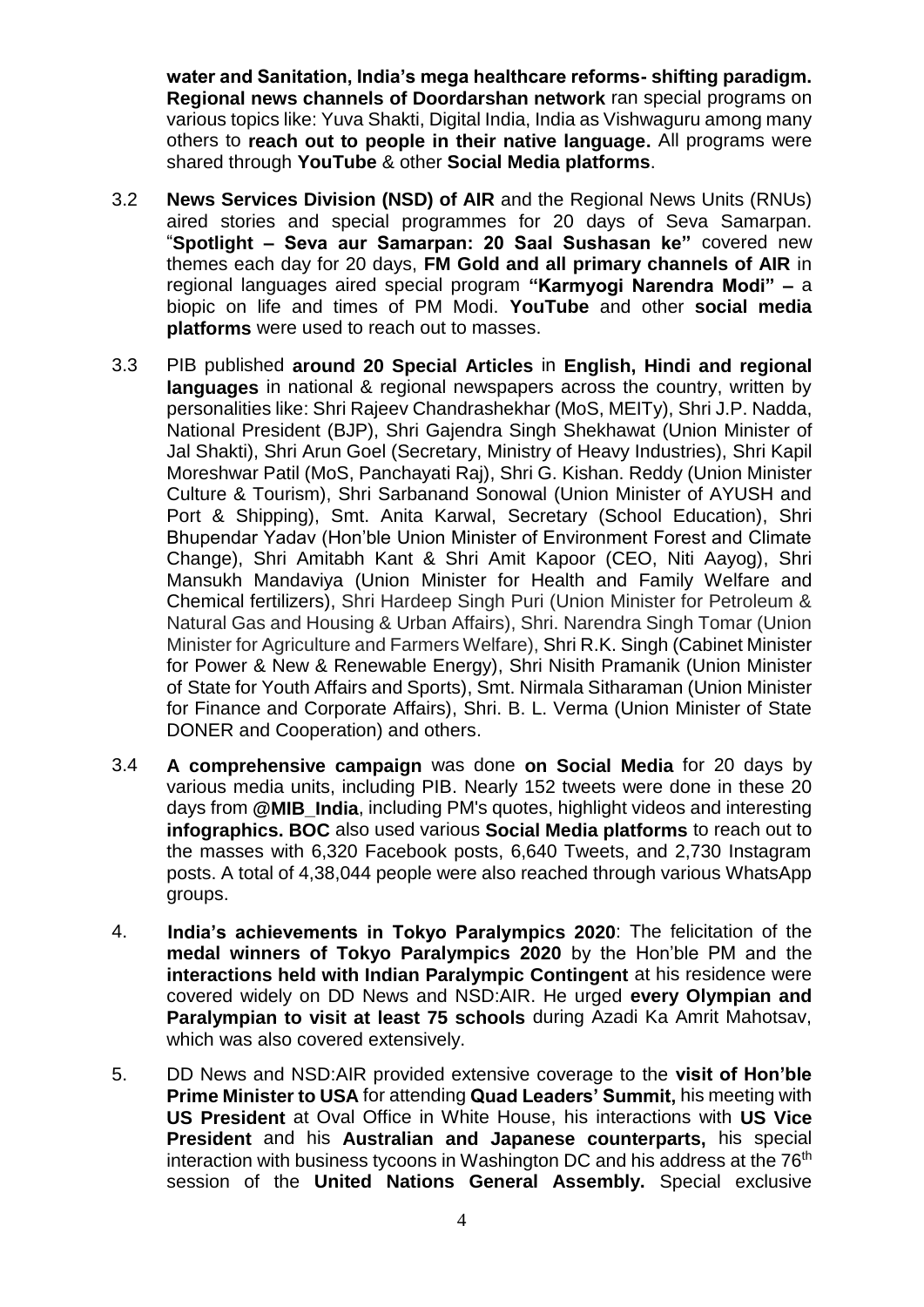programmes and nonstop exclusive coverage were telecast on DD News and DD India from 22<sup>nd</sup> to 25<sup>th</sup> September, 2021 and advance team was sent for covering the event. **Eminent guests** appeared in **panel discussion** of special programmes, including an **exclusive interview of Indian Ambassador to USA**.

- 6. Shri Anurag Singh Thakur, Hon'ble Minister of Information & Broadcasting met with the **Bangladesh delegation** led by H.E. Dr. Hasan Mahmud, Hon'ble Minister of Information & Broadcasting of Bangladesh on 07.09.2021 wherein it was agreed to fast track completion of film "Bangabandhu", expected to release internationally in March 2022 and to explore the framework for special celebrations on the occasion of "Maitri Diwas" on 06.12.2021. It was also agreed to pro-actively pursue production of a documentary film on "**Liberation of Bangladesh in 1971**".
- 7. The Ministry has **granted the approval for registration of "Web Journalists' Standards Authority (WJSA)"** as a Level II Self Regulating Body for publishers of news and current affairs content, as the third self-regulating body as per rule 12 of the **Information Technology (Intermediary Guidelines and Digital Media Ethics Code) Rules**, 2021.
- 8. As part of **Celebrations of Hindi Diwas** on 14.09.2021, an **Appeal** from the Hon'ble Minister of Information and Broadcasting was released. Main Secretariat of the Ministry observed **Hindi Pakhwada from 14th to 28th September, 2021** during which noting and drafting, debate, essay writing, dictation, typing and shorthand competitions were organized, which witnessed participation from 65 officials/ officers. Films Division also organized a film festival **'Hindi: Bharat Ki Vani'** from 14th to 15th September, 2021 on its website and YouTube channel (**4021** viewership).
- 9. DD News and NSD:AIR provided live coverage and wide publicity to the **foundation stone laying ceremony of Uttar Pradesh National Law University** and **new building complex of Allahabad High Court** at Prayagraj by the Hon'ble President of India, **launch of Sansad TV** jointly by the Hon'ble Vice President, Hon'ble Prime Minister and Hon'ble Speaker of Lok Sabha on 15.09.2021, the **launch of multiple key initiatives in the Education Sector** at the inaugural conclave of **Shikshak Parv** by the Hon'ble PM on 07.09.2021, the launch of **Ayushman Bharat Digital Mission** by the Hon'ble PM on 27.09.2021, his laying of **foundation stone of Raja Mahendra Pratap Singh State University** on 14.09.2021, his **address at 6th Eastern Economic Forum in Russia**, and his on-site inspection and **review of ongoing construction work of the new Parliament Building**. DD News has also telecast **exclusive interviews with Union Ministers regarding Cabinet decisions and reforms**, apart from Ground Reports and regular shows.
- 10. **4 th Rashtriya Poshan Maah** (**1 st to 30th September, 2021**): A special programme **'Sahi Poshan Desh Roshan'** was telecast and a series of snippets on various nutrition values were included in various news bulletins by DD News. ROBs/ FOBs of BOC organized **41 Webinars** and **127 ICOPs** on the issue of Poshan Maah.
- 11. **I&B Initiatives on Minimum Government Maximum Governance –**